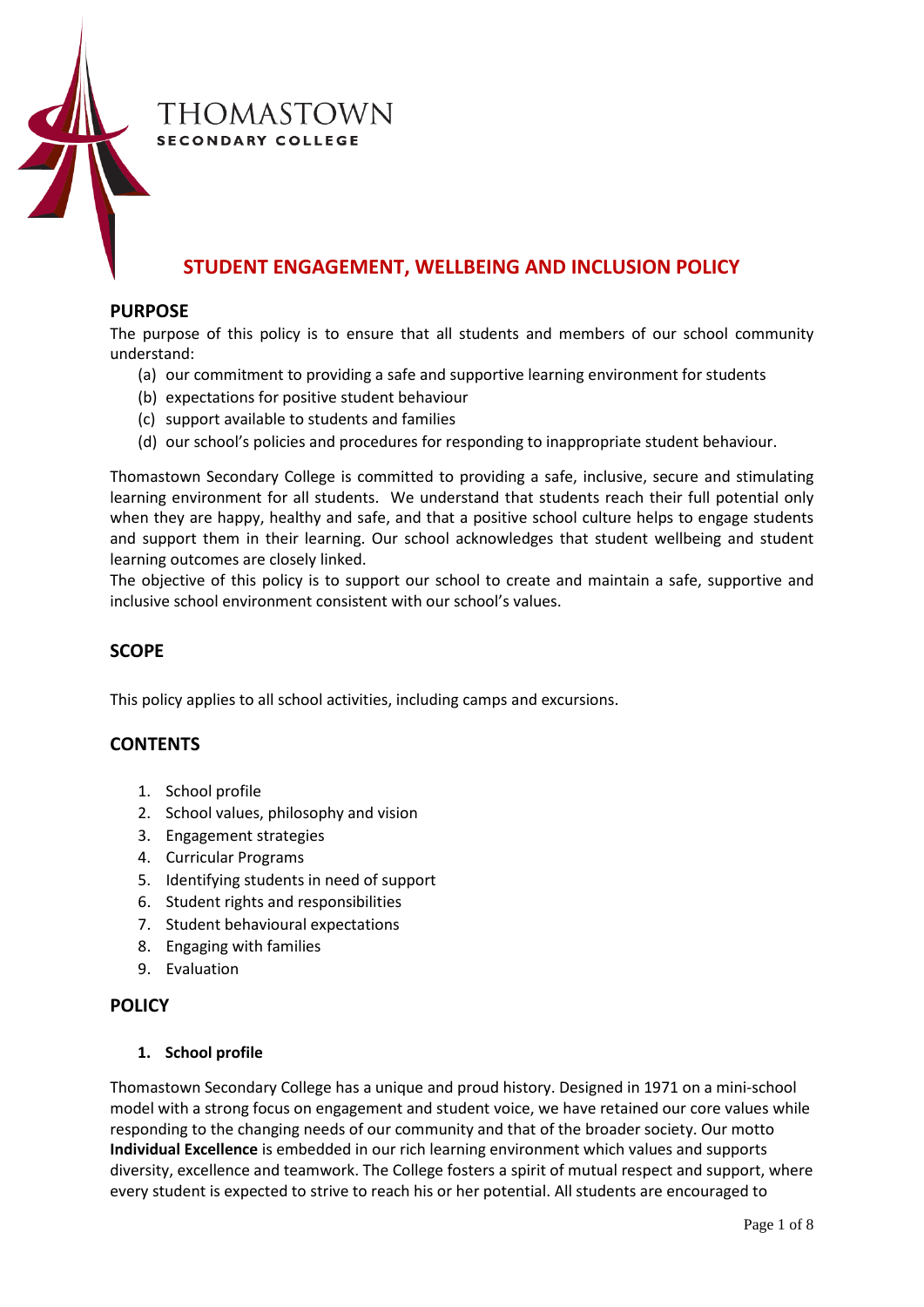participate in enrichment and extension programs. Founded on the understanding that effective schools are centered on the individual student as a learner and as a person, the vertically structured curriculum and distinct teaching teams in each of the Year 7-10 mini-schools allows enrichment at all year levels and in all learning areas. Underpinning this belief is the unique Home Group structure, which provides each student with the same teacher-mentor from Year 7 to Year 10. This program supports a dynamic partnership between students, Home Group teacher and parents and provides continuity and effective monitoring of the social, emotional and academic needs of each student. A separate senior mini-school encourages an adult approach to learning.

# **2. School values, philosophy and vision**

The College mission is to empower students to develop strong social, emotional and academic skills, essential for all citizens in this global world and we encourage all students to participate in shaping and improving our learning environment.

A College community thrives when there is respect for each individual and there is a commitment to build trust, promote self-esteem and ignite passion. A genuine sense of community is achieved when every individual feels valued and respected and where the richness of cultural and ethnic diversity is recognised.

Our strong sense of ownership and pride is reflected in the respect we show each other, our families and our communities.

#### *At Thomastown we…*

- *welcome creativity, curiosity and celebrate innovation in a safe and supportive environment*
- *foster courage in thoughts and actions*
- *respect and support different learning styles*
- *demonstrate enthusiasm for learning and teaching and welcome new challenges and opportunities*
- *work collaboratively in pursuit of individual excellence for all members of the College community*
- *interact positively, constructively and respectfully with each other*
- *support the aspirations of others and accept responsibility for achieving our own individual excellence*
- *display pride in our school, our heritage and ourselves*
- *embrace our obligation to contribute positively to the College and wider community*

#### **3. Engagement strategies**

*Thomastown Secondary College has developed a range of strategies to promote engagement, positive behaviour and respectful relationships for all students in our school. We acknowledge that some students may need extra social, emotional or educational support at school, and that the needs of students will change over time as they grow and learn.* 

*A summary of the universal (whole of school), targeted (year group specific) and individual engagement strategies used by our school is included below:*

*Universal*

- *high and consistent expectations of all staff, students and parents and carers*
- *prioritise positive relationships between staff and students, recognising the fundamental role this plays in building and sustaining student wellbeing*
- *creating a culture that is inclusive, engaging and supportive*
- *welcoming all parents/carers and being responsive to them as partners in learning*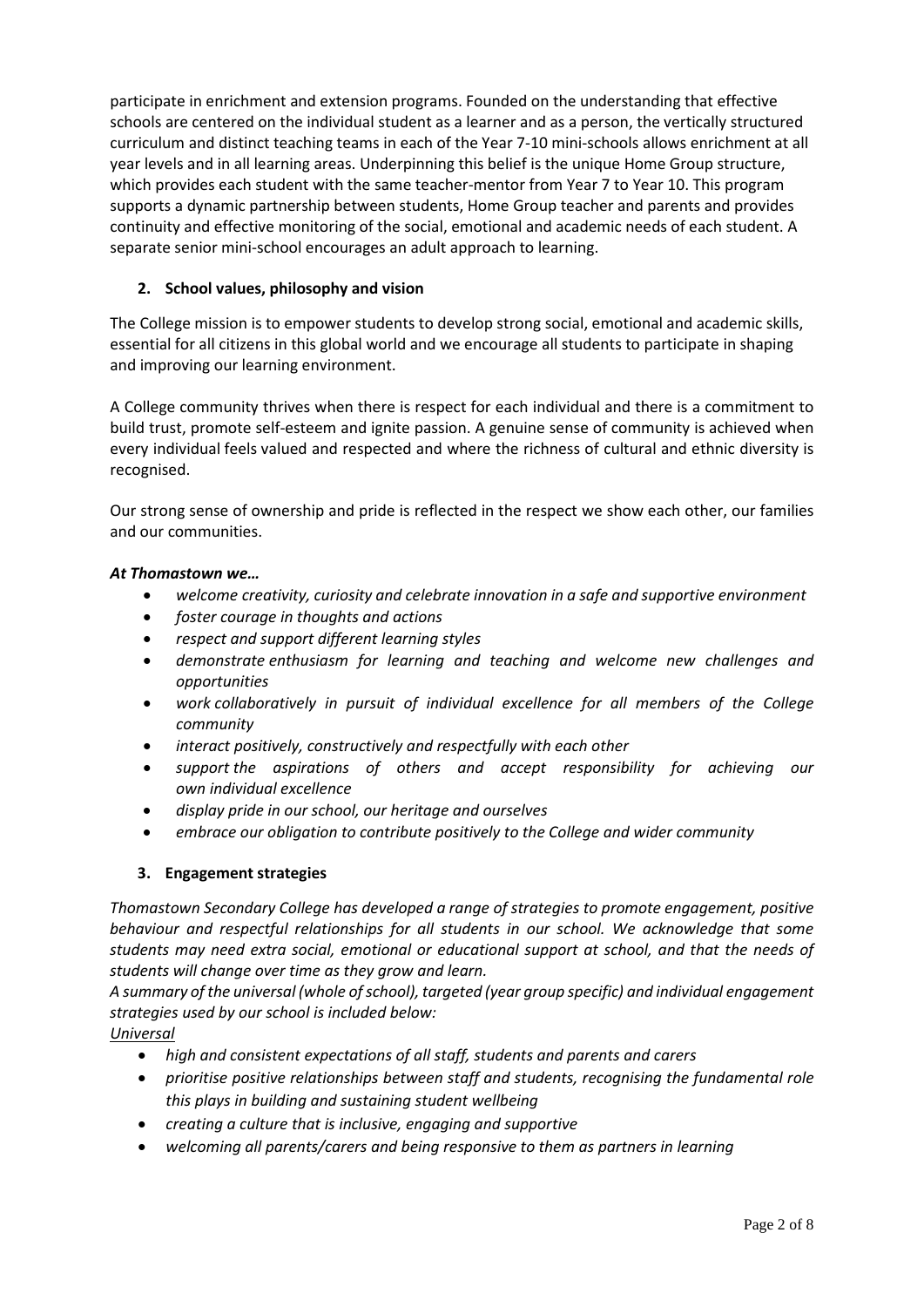- *analysing and being responsive to a range of school data such as attendance, Attitudes to School Survey, parent survey data, student management data and school level assessment data*
- deliver a broad curriculum including VET programs and VCE to ensure that students are able to choose subjects and programs that are tailored to their interests, strengths and aspirations
- *teachers at Thomastown Secondary College use the school's Pedagogical Model framework to ensure an explicit, common and shared model of instruction to ensure that evidenced-based, high yield teaching practices are incorporated into all lessons*
- *teachers at Thomastown Secondary College adopt a broad range of teaching and assessment approaches to effectively respond to the diverse learning styles, strengths and needs of our students and follow the standards set by the Victorian Institute of Teaching*
- *our school's Statement of Values are incorporated into our curriculum and promoted to students, staff and parents so that they are shared and celebrated as the foundation of our school community*
- *carefully planned transition programs to support students moving into different stages of their schooling*
- *positive behaviour and student achievement is acknowledged in the classroom, and formally in school assemblies and communication to parents*
- *monitor student attendance and implement attendance improvement strategies at a wholeschool, cohort and individual level*
- *students have the opportunity to contribute to and provide feedback on decisions about school operations through the Student Representative Council and other forums including Peer Support Groups. Students are also encouraged to speak with their Home Group teachers, Subject teachers, Unit Leader, Learning Leader, Assistant Principal and Principal whenever they have any questions or concerns.*
- *create opportunities for cross—age connections amongst students through school productions, athletics, music programs and peer support programs*
- *All students are welcome to self-refer to the Student Wellbeing Coordinator, Home Group Teacher, School Nurse, Forum Representatives, Assistant Principal and Principal if they would like to discuss a particular issue or feel as though they may need support of any kind. We are proud to have an 'open door' policy where students and staff are partners in learning*
- *we engage in school wide positive behaviour support with our staff and students, which includes programs such as:*
	- o *Respectful Relationships*
	- o *Cyber Safety*
	- o *Safe Schools*
- *programs, incursions and excursions developed to address issue specific behaviour (City Link Program)*
- *opportunities for student inclusion (i.e. sports teams, recess and lunchtime activities)*
- *peers support programs*

# *Targeted*

- *each student has a Home Group Teacher who monitors their health and wellbeing and acts as a point of contact for students who may need additional support*
- *all students from Year 10 and above will be assisted to develop a Career Action Plan, with targeted goals and support to plan for their future*
- *connect all Koorie students with a Koorie Engagement Support Officer*
- *all students in Out of Home Care will be appointed a Learning Mentor, have an Individual Learning Plan and will be referred to Student Support Services for an Educational Needs Assessment*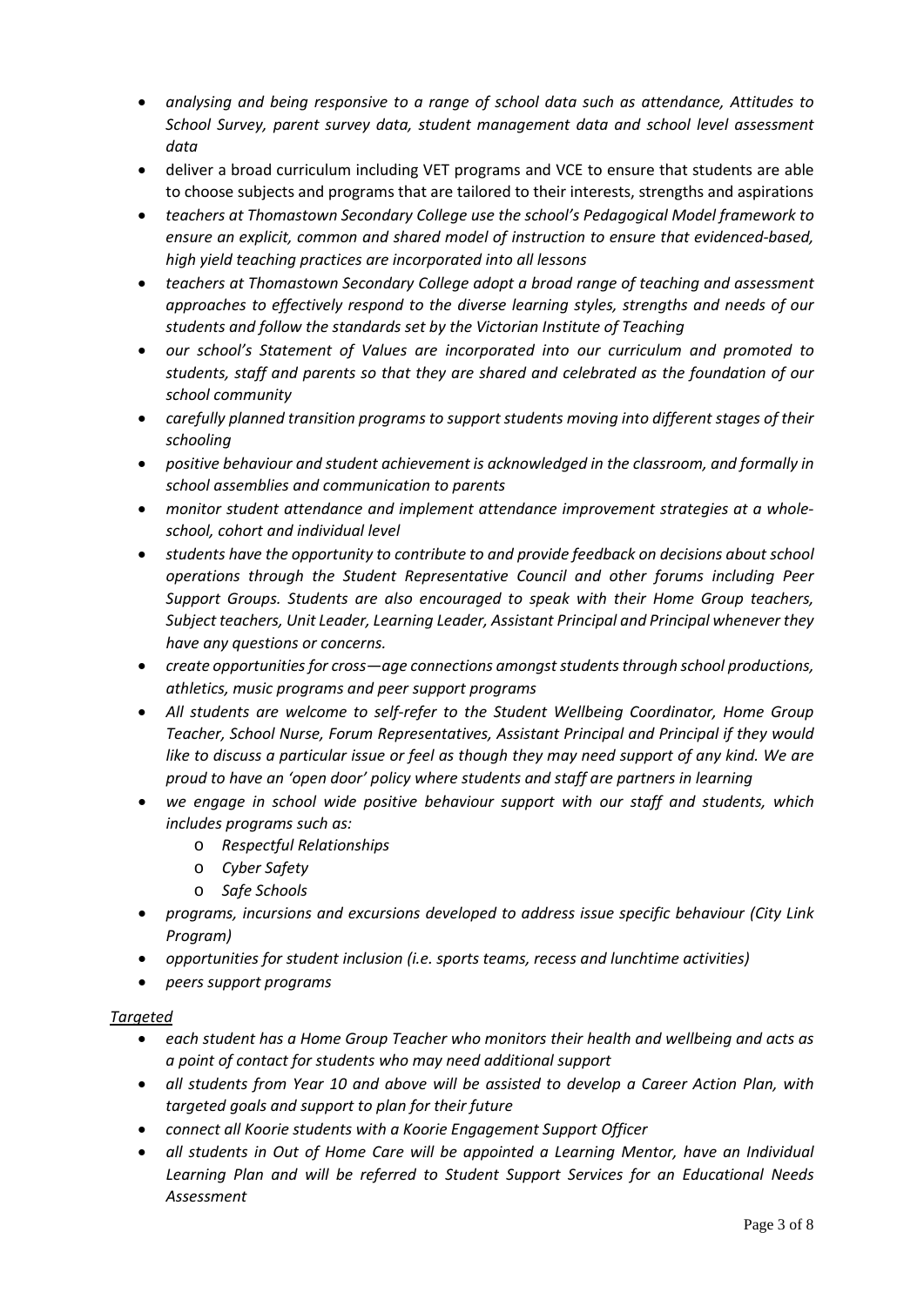- *Thomastown Secondary College assists students to plan their Year 10 work experience, supported by their Career Action Plan*
- *wellbeing and health staff will undertake health promotion and social skills development in response to needs identified by student wellbeing data, classroom teachers or other school staff each year*
- *staff will apply a trauma-informed approach to working with students who have experienced trauma*

## *Individual*

- *Student Support Groups, see: http://www.education.vic.gov.au/school/principals/spag/participation/pages/supportgroups .aspx*
- *Individual Learning Plan and Behaviour Support Plan*
- *Program for Students with Disabilities*
- *referral to Student Welfare Coordinator and Student Support Services*
- *referral to ChildFirst, Headspace*
- *Lookout*

*Thomastown Secondary College implements a range of strategies that support and promote individual engagement. These can include:*

- *building constructive relationships with students at risk or students who are vulnerable due to complex individual circumstances*
- *meeting with student and their parent/carer to talk about how best to help the student engage with school*
- *developing an Individual Learning Plan and/or a Behaviour Support Plan*
- *considering if any environmental changes need to be made, for example changing the classroom set up*
- *referring the student to:* 
	- o *school-based wellbeing supports*
	- o *Student Support Services*
	- o *Appropriate external supports such as council based youth and family services, other allied health professionals, headspace, child and adolescent mental health services or ChildFirst*

*Where necessary the school will support the student's family to engage by:* 

- *being responsive and sensitive to changes in the student's circumstances and health and wellbeing*
- *collaborating, where appropriate and with the support of the student and their family, with any external allied health professionals, services or agencies that are supporting the student*
- *monitoring individual student attendance and developing an Attendance Improvement Plans in collaboration with the student and their family*
- *running regular Student Support Group meetings for all students:*
	- o *with a disability*
	- o *in Out of Home Care*
	- o *and with other complex needs that require ongoing support and monitoring.*

# **4. Curricular Programs**

*The curriculum programs of the College will recognise and respond to the diverse needs of the College's students by:*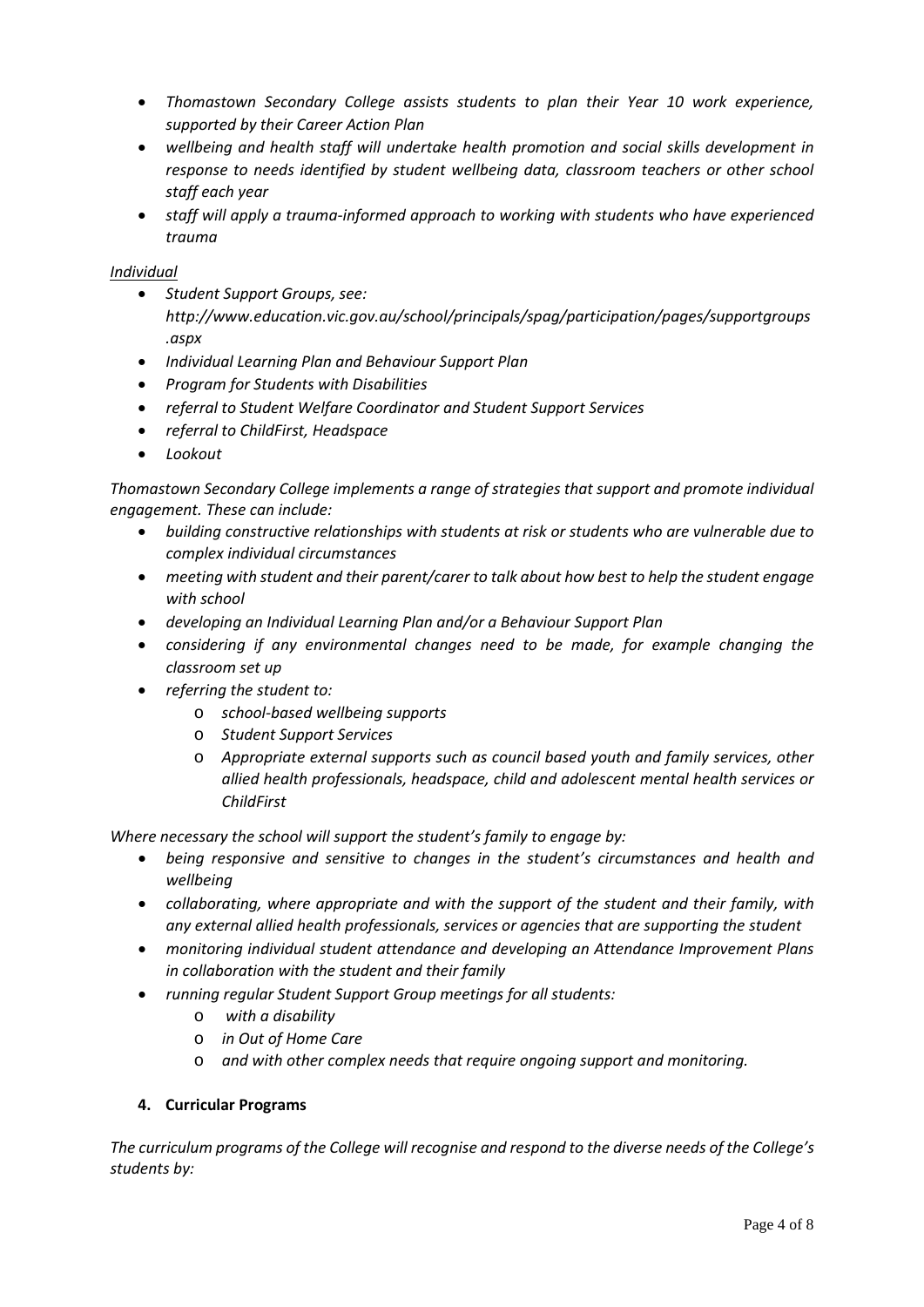- *accommodating different learning profiles and rates of learning*
- *intervening early to identify and respond to individual student needs*

*The College is committed to the delivery of an inclusive curriculum that ensures all our students have access to a quality education to meet their diverse needs.*

*To improve educational outcomes for students with disabilities, the following key strategies are in place:*

- *providing parents/carers with a learning program that best suits their child's needs*
- *involving students and parents in programming and planning decisions*
- *supporting students' access to programs that let them pursue achievable pathways*
- *ensuring the expertise of teachers working in our College is maintained and developed*

*Involvement in our College by parents and carers helps children achieve the best possible learning outcomes. Parents and carers will be provided with the opportunity to participate in College life, both formally and informally, through College council, the Parent Association, volunteering and staying up to date with news about what is happening in education via our newsletter.*

*The College's strategies to promote pro-social values will be whole-College in focus and include close links with curriculum. The Victorian Curriculum F-10 includes the learning capabilities of Ethical, Personal and Social and Intercultural Capabilities, which encourage students to work with others, to assist students to become responsible local and global citizens, equipped for living and working together in an interconnected world, to explore what it means for both an individual and society to live well and to take greater responsibility for their own learning and participation at College. In the context of the new Victorian Curriculum F-10, the College curriculum will include pro-social values and behaviours to enable students to acquire knowledge and skills, value diversity and build a culture of learning, community and engagement.*

*Student voice/student participation is about valuing people and valuing the learning that results when we engage the capacities and multiple voices in the College. It focuses on realising the leadership potential inherent within all learners. There are five dimensions to student participation:*

- *1. student involvement in College and community development*
- *2. students as researchers and co-enquirers*
- *3. student feedback on teaching and learning*
- *4. students as peer-tutors*
- *5. student involvement as a manifestation of inclusion principles*

*The College promotes active 'student participation' as an avenue for improving student outcomes and facilitating College change. Student participation ranges from young people sharing their opinions of problems and potential solutions through student council or in focus groups associated with College strategic planning. It also includes our students sharing their 'voice' by collaborating with teachers to actually improve education outcomes, including helping to improve teaching, curriculum and teacherstudent relationships and leading to changes in student assessment.*

#### **5. Identifying students in need of support**

*Thomastown Secondary College is committed to providing the necessary support to ensure our students are supported intellectually, emotionally and socially. The Student Wellbeing team plays a significant role in developing and implementing strategies that help identify students in need of support and enhance student wellbeing. Thomastown Secondary College will utilise the following information and tools to identify students in need of extra emotional, social or educational support:*

- *personal, health and learning information gathered upon enrolment and while the student is enrolled*
- *academic performance*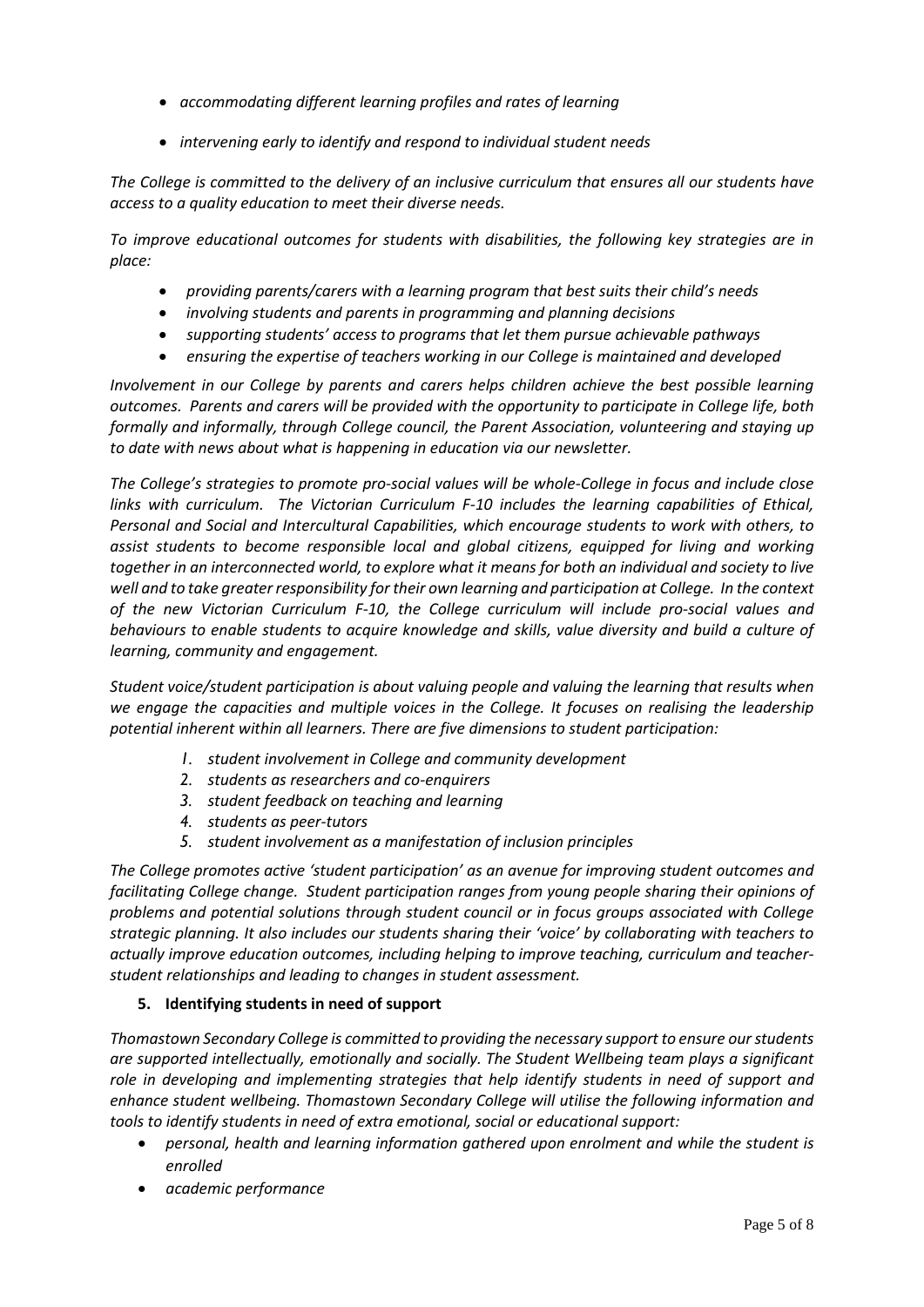- *observations by school staff such as changes in engagement, behaviour, self-care, social connectedness and motivation*
- *attendance, detention and suspension data*
- *engagement with families*
- *self-referrals or referrals from peers*
- *the Attitudes to College Survey data*
- *College level report data*
- *parent survey data*
- *data from case management work with students*

The College will use coordinated early intervention and prevention strategies to identify and respond to individual students who require additional assistance and support. The College will provide the following support structures:

- *monitoring of, and responding to, protracted student absences*
- *trauma management plan*
- *protocol for mandatory reporting*
- *Student Support Group's for children in need*
- *bullying survey of students and College environment*

The College will utilise relevant external student wellbeing support services in order to identify and address the barriers to learning that individual students may be facing. Such services to provide support for students and staff include:

- *psychologist for psychological and academic assessment*
- *mentors – providing support for 'at risk' children*
- *Department of Human Services case managers and support workers*
- *social workers to provide services such as counselling, social skills and anger management programs*
- *youth agencies*
- *local parent support groups*
- *relevant DET support staff*
- *C.A.S.A. [Centre Against Sexual Assault]*
- *College Focused Youth Service (SFYS)*
- **6. Student rights and responsibilities**

All members of our school community have a right to experience a safe and supportive school environment. We expect that all students, staff, parents and carers treat each other with respect and dignity. Our school's Statement of Values highlights the rights and responsibilities of members of our community.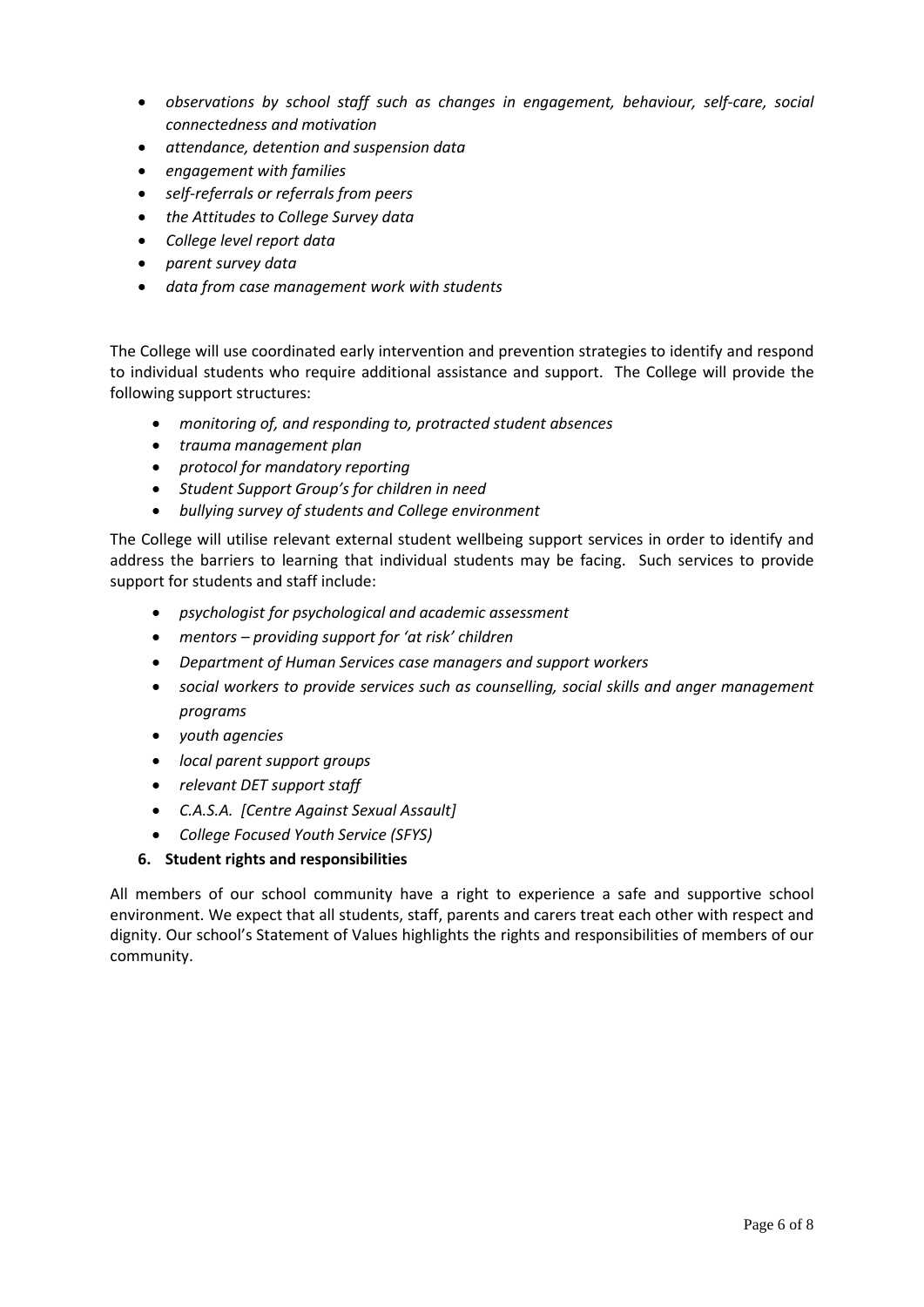| <b>STUDENTS</b>                                                                                                                                                                                                                                                                                                             |                                                                                                                                                                                                                                                                                                                                                                                                                                                                               |
|-----------------------------------------------------------------------------------------------------------------------------------------------------------------------------------------------------------------------------------------------------------------------------------------------------------------------------|-------------------------------------------------------------------------------------------------------------------------------------------------------------------------------------------------------------------------------------------------------------------------------------------------------------------------------------------------------------------------------------------------------------------------------------------------------------------------------|
| Each student has a right to:<br>a broad curriculum within a positive learning<br>environment<br>♦ feel emotionally, socially and physically safe<br>learn and play without interference from others<br>۰<br>be treated with care, courtesy, respect and<br>fairness<br>be given guidance, help and support when<br>required | Each student has the responsibility to:<br>+ take responsibility for their own actions<br>be fully informed about College rules and<br>consequences of breaking rules<br>take full advantage of the learning opportunities<br>provided<br>be cooperative and respectful towards staff and<br>students<br>take proper care of all College resources and<br>facilities<br>present a positive image of the College to the<br>public<br>respond appropriately to progress reports |

Students who may have a complaint or concern about something that has happened at school are encouraged to speak to their parents or carers and approach a trusted teacher or a member of the school leadership team.

#### **7. Student behavioural expectations**

*Behavioural expectations of students, staff and families are grounded in our school's Statement of Values. Student bullying behaviour will be responded to consistently with Thomastown Secondary College's Bullying policy. When a student acts in breach of the behaviour standards of our school community, Thomastown Secondary College will institute a staged response, consistent with the Department's Student Engagement and Inclusion Guidelines. Where appropriate, parents will be informed about the inappropriate behaviour and the disciplinary action taken by teachers and other school staff.* 

*Disciplinary measures may be used as part of a staged response to inappropriate behaviour in combination with other engagement and support strategies to ensure that factors that may have contributed to the student's behaviour are identified and addressed. Disciplinary measures at our school will be applied fairly and consistently. Students will always be provided with an opportunity to be heard.* 

*Disciplinary measures that may be applied include:*

- *warning a student that their behaviour is inappropriate*
- *teacher controlled consequences such as moving a student in a classroom or other reasonable and proportionate responses to misbehaviour*
- *withdrawal of privileges*
- *referral to the Home Group Teacher or Unit Leader*
- *restorative practices*
- *detentions*
- *behaviour reviews/ monitoring books*
- *suspension*
- *expulsion*

Suspension and expulsion are measures of last resort and may only be used in particular situations consistent with Department policy, available at:

<http://www.education.vic.gov.au/school/principals/spag/participation/pages/engagement.aspx> Corporal punishment is prohibited in our school and will not be used in any circumstance.

#### **8. Engaging with families**

Thomastown Secondary College values the input of parents and carers, and we will strive to support families to engage in their child's learning and build their capacity as active learners. We aim to be partners in learning with parents and carers in our school community.

We work hard to create successful partnerships with parents and carers by:

- ensuring that all parents have access to our school policies and procedures, available on our school website
- maintaining an open, respectful line of communication between parents and staff, supported by our Communicating with School Staff policy.
- involving families with homework and other curriculum-related activities